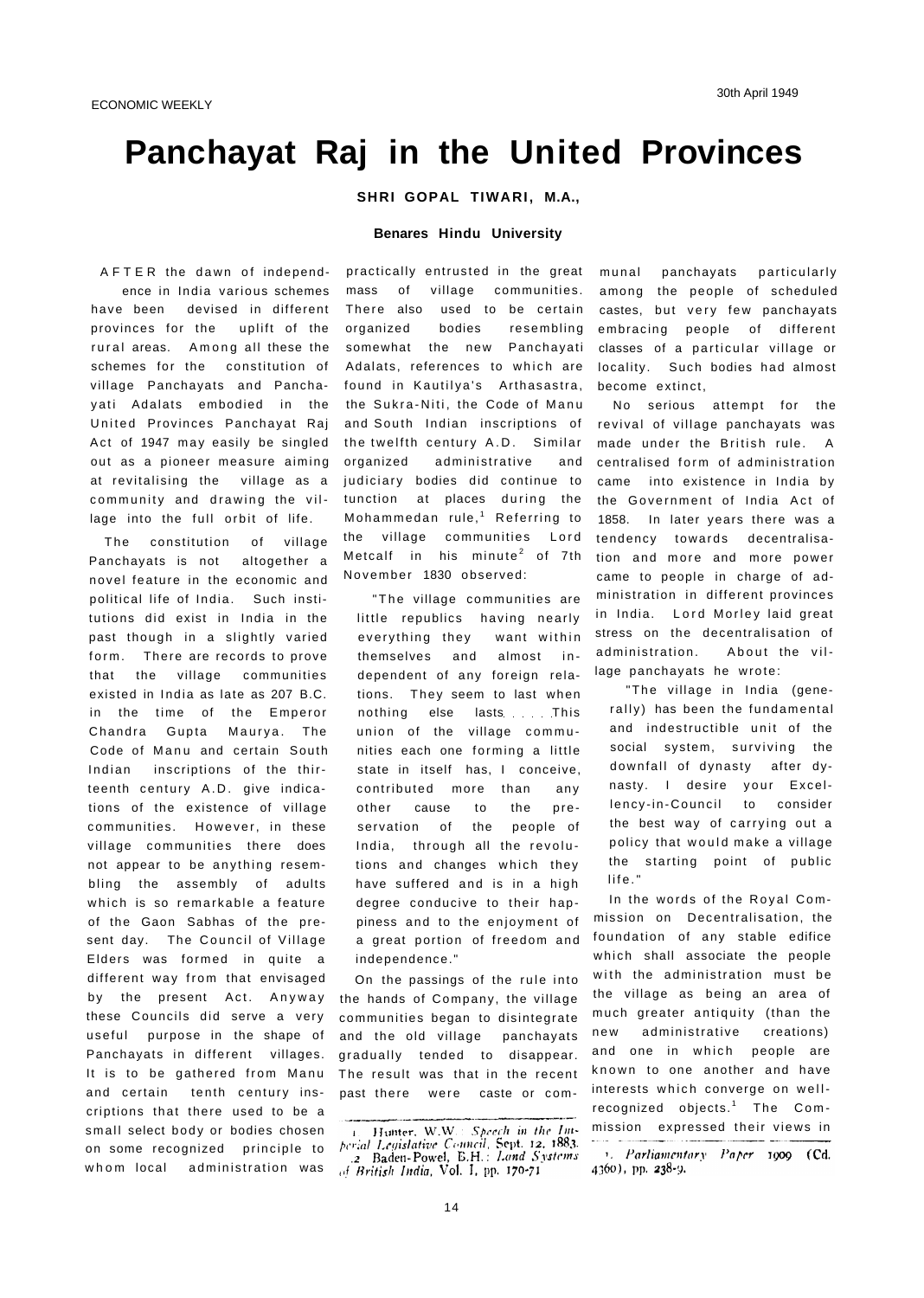favour of the development of might revitalise the village life panchayats but stated that the panchayat system should be gradually and tentatively applied. They thought that a commencement should be made by giving certain limited powers to panchayats in those villages in which circumstances were most favourable by reason of homogeneity, natural intelligence and freedom from internal feuds. They hoped thai these powers might be increased gradually as results warranted and with success there, it would become easier to apply the system in other villages.

As a result of the recommendations of the Commission a large number of local bodies such as municipal and district boards were constituted. The Act of 1919 transferred the Department of Local Self Government to the Ministers responsible to the Legislature, and in the later years and more so after the passing of the Government of India Act of 1935 during the days of Provincial Autonomy village panchayats were constituted in certain provinces. Thus there was no effective transfer of power, and responsibility to the village panchayats. The villager was never made aware of the fact that his progress and prosperity depended on his ow n response to the situation. This can come only with liberal education and responsibility and power being vested in them.

During the days of first Congress Ministry (1937-39) in almost all the provinces schemes ambitious or modest for rural reconstruction were framed but in most cases they met with inadequate success. The Provincial Government was alive to the urgent necessity of improving the lot of village folk. For this purpose they felt the urgency of constituting administrative and judiciary bodies in the villages which

and evoke both local response and local co-operation and also give scope to local initiative and would prove an efficient instrument both (or the political education of the villager in the art of self-government as well as for the improvement of his environment. It was also thought that in as much as the panchayat is an efficient institution suited to the genius of the people it was likely to appeal to the villager and be an effective agency for the execution of progressive schemes.<sup>1</sup> After August 1947 various provinces of India have prepared plans for the constitution of village panchayata The United Provinces under the guidance of tss distinguished Minister Dr. K. N. Katju took early steps in this matter. The Bill was circulated for public opinion in 1946 and was passed in 1947.

The United Provinces Panchayat Raj Act, 1947, as the preamble of the Act states, aims at establishing and developing local selfgovernment in the rural areas of the Province and making better provision for administration and development. The membership of the Gaon Sabha which is a corporate body lasts for life. Every adult inhabitant of the village *ipso facto* is a member unless be is disqualified on certain definite grounds. Both the President and Vice-President of the Sabha are to be elected by the membeis for a period of three years. The Sabha is generally to hold two meetings during the year-one *Kharif* meeting in which the budget for the following year is to be passed and the second the *Rabi*  meeting in which the accounts for the previous year are to be considered.

The Gaon Panchayat is to carry on the executive work of the Katju K.N.: A Scheme for Local Seif-Government in Rural Areas, Ind. Journ. Econ., July 1030, p. 2.

Sabha which is constituted on the basis of joint electorate and is generally composed of 30 to 51 members according to the population of the village. The distribution of seats depends on the proportion of the population of the various communities i.e., the scheduled castes, the minority and the majority communities.

Every Panchayat has to perform certain obligatory functions. If is to look after the village sanitation, public works and grazing grounds. It has to make provision for the education of boys and girls, water supply, and maternity and child welfare. It is required to assist the development of agriculture, commerce and industry, arrange for the protection of life and property of the inhabitants, registration of births, deaths and marriages, regulation of markets, maintenance of records and administration of civil and criminal justice.

The Panchayat may undertake, if it so desires, the planting of trees, organisation of village volunteer force, development of co-operation, establishment of seed stores and improvement of cattle. It can maintain public radio sets and gramophones, a library or reading room. It can help the villagers by filling in the insanitary depressions and arrange for the supply of Government loans and make provision for recreation.

For the improvement of the village the Panchayat is authorized to take any steps necessary regarding public streets, waterways, sanitation, establishment or maintenance of primary school dispensary or hospital. It can also enquire into the misconduct of certain officials and make contract for the collection of taxes end other dues.

For the fulfilment of these objectives there is provision for a Gaon Fund which is to be consti-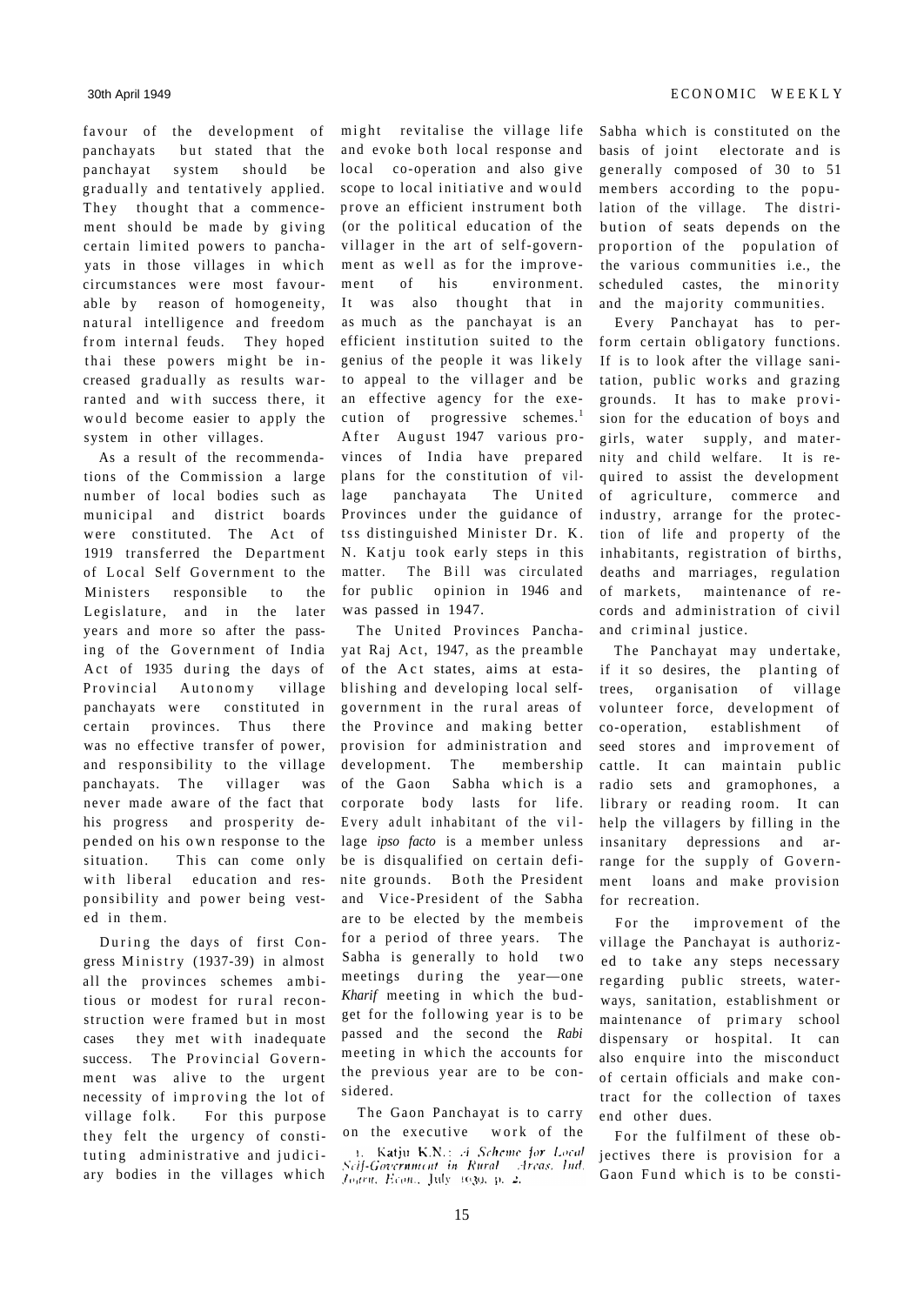## ECONOMIC WEEKLY

or loans.

For the administration of justice a Panchayat Adalat is to Adalat is to include at least five Land Revenue Act (1901), Indian

tuted out of money realized from persons from each village elected Penal Code (1800), Cattle Trestaxation, fines, contributions, gifts by the Gaon Sabha and is to be be constituted in every circle con- Criminal Procedure Code (1898), sisting of a group of villages. The Civil Procedure Code (1908), beaded by a Sarpanch. The Adalat is authorized to try cases under a number of sections of

# **SOLE DISTRIBUTORS FOR** *Americas* finest  $regot$ CAMERAS **ARGOFLEX Twin-Lens Real Reflex means** better composition, exact focus Actual size  $2_1^1 \times 2_4^1$ . 7 Shutter speeds uses  $120$  or  $620$  film. Rs. 354-12 including E. R. case. argofLex ARGUS C 3 With fast coated F3.5 lens, coupled split image range finder. Shutter speed 1/10th to 1/300th sec. Uses 35mm. Leica cartridges. Rs. 379/8 including built-in flash synchronizer & E. R. case. 190. HORNBY ROAD. **BOMBAY.** BRANCHES AT : CALCUTTA · MADRAS LAHORE · NEW DELHI · NEW YORK.

pass Act (1871), U.P. District Hoard Primary Education Act (1926), Public Gambling Act (1867) and U.P. Panchayat Raj Act (1947) and impose fines upto Rs. 100,

In order to try every case the Sarpanch is to constitute a bench of five Panches out of whom one should be resident of the village of the plantiff, one of the defendant and the remaining three from other villages. But no Panch can *try* a case in which any of his relations, employer, employee, partner in business or a person in whom he is interested is taking part.

The first elections of the village Princhayats were held in February last. It was really a remark able events in the life of the countryside. Nor only it provided some excitement to the village folk and served to arouse their political consciousness but it had a more lasting effect as it filled the rural areas of the Province with self-governing democratic institutions. The elections of the Adalats are imminent and it is hoped that after these village courts of law have been formed the picture of the Panchayat Raj in the villages will be complete.

As we have said already, this new measure is to have far reaching consequences Never before in the past such comprehensive plans had been put into force for the amelioration of the lot of the tillages of the United Provinces. The Panchayat Raj Act reveals not only understanding of various problems which face the people of the villages but it is also conceived in a geniune spirit of sympathy and desire to lift the poor masses of the villages from the conditions of grovelling poverty and abject suffering. The Government of the United Provinces deserves congratulation on its efforts to create the Panchayat